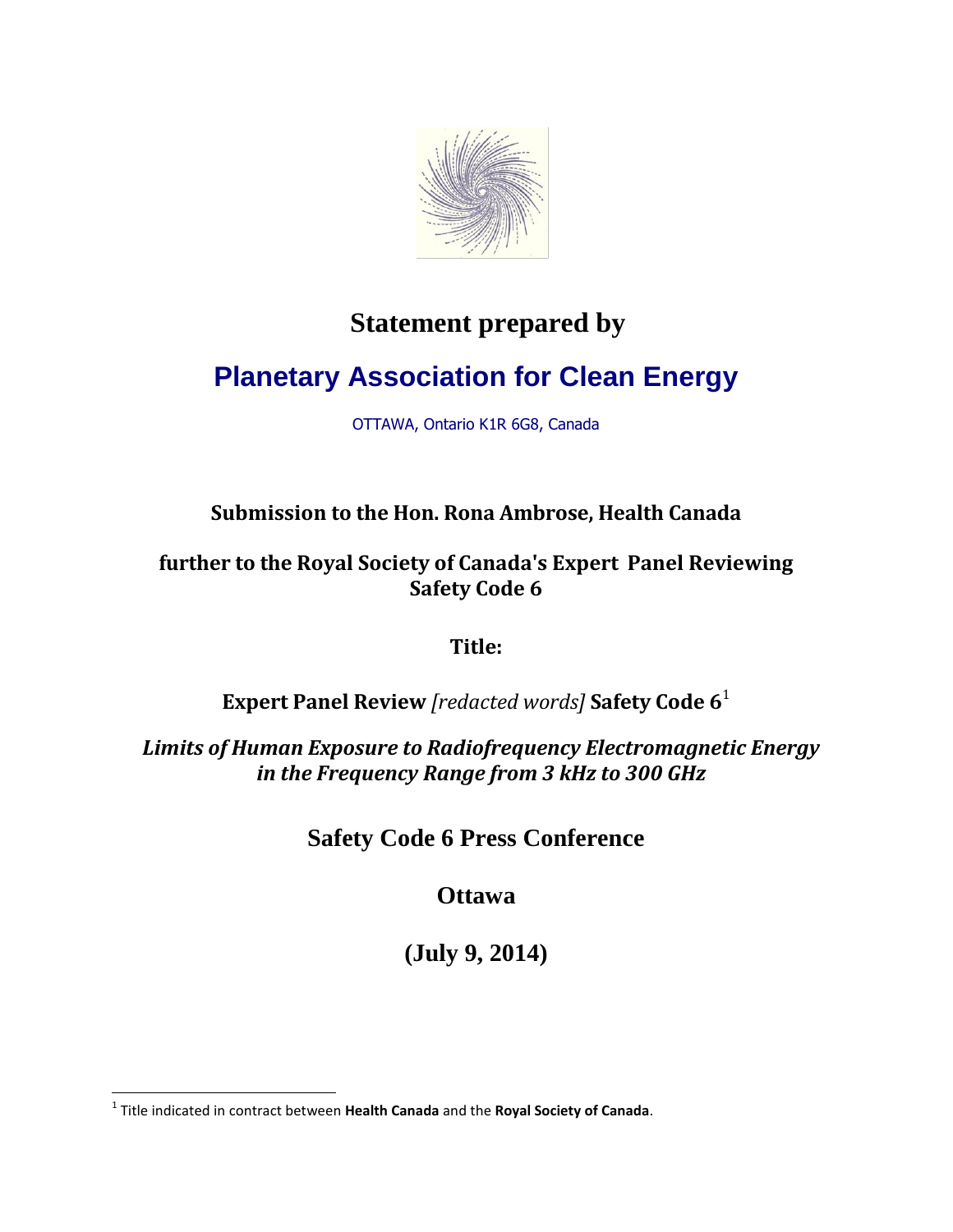Recognized as a United Nations NGO, the Planetary Association for Clean Energy (PACE) Inc. is a network of scientists, health experts, and engineers. It was created by Senator Chesley W. Carter, M.Sc. while chair of two Canadian Senate committees on Science as well as Health, in the early 1970s. With his stewardship, the PACE network was able to confirm the phenomena of acid rain and of ozone layer depletion for Canadian policy decision-makers. As a result, corrective actions were initiated, and international treaties were negotiated by Canada.

Similarly, with the National Research Council of Canada and Queen's University, by 1975 PACE founders gave the highest priority to the question of electromagnetic field bio-effects and causality. They included Senator Carter of Newfoundland, Dr. Marcel Vogel, chief scientist at IBM, and Dr. Andrija Henry K. Puharich, MD, (also physicist, electronics expert who developed the first micro-technology hearing aids, as well as protection systems against low-level electromagnetic fields).

At the invitation of the federal government, with East European scientists at Ottawa headquarters, in 1989, we proposed exposure guidelines that provide hygiene for electromagnetic fields (ELF and RF/microwave). Since these guidelines, tens of thousands of MDs and experts in dozens of nations have participated in developing more stringent standards which have been largely accepted by the European Council (Resolution 1815 – 2011) and are in the process of being applied around the world.

We wish to stress that:

1) Although the human immune system is not fully matured until about age 18, Health Canada's obsolete standard ignores higher infancy and childhood vulnerabilities. Instead, Safety Code 6 assumes that specific absorption tolerances of radiofrequency, microwave and wireless technology emissions only for healthy adults (Canadian federal male civil servant / military) from 1 source, and for a short duration, apply to all humans regardless of maturity, gender, health, prescription uptake and age.

2) As early as 1971, several hearing aids patents held by Dr. Puharich explain that weak frequency-modulated microwaves induce sound in the head at very weak power densities, in the presence of other fields such as from electric power & wiring and appliances. [*Audio "hash" and pulses demonstrated this principle for the audience*.] Numerous individuals can follow third-party communications with such "microwave hearing" due to the intensity of second-hand emissions prevalent now in Canada - including airplane / control tower exchanges near airports - a phenomenon which can be disruptive and even embarrassing, but also of national security risk. (Remote Key FOBs held against head extend range of transmission waves as they pass through the head to extend operating range: an example of interaction of low level emissions and brain liquids alone).

3) Background wireless technology levels are increasing throughout our homes, schools and places of work. Signal levels in classrooms, and in bedrooms, are a significant cofactor in brain disruption, learning and in sleep deprivation (which entail massive social and business costs in accidents and errors).